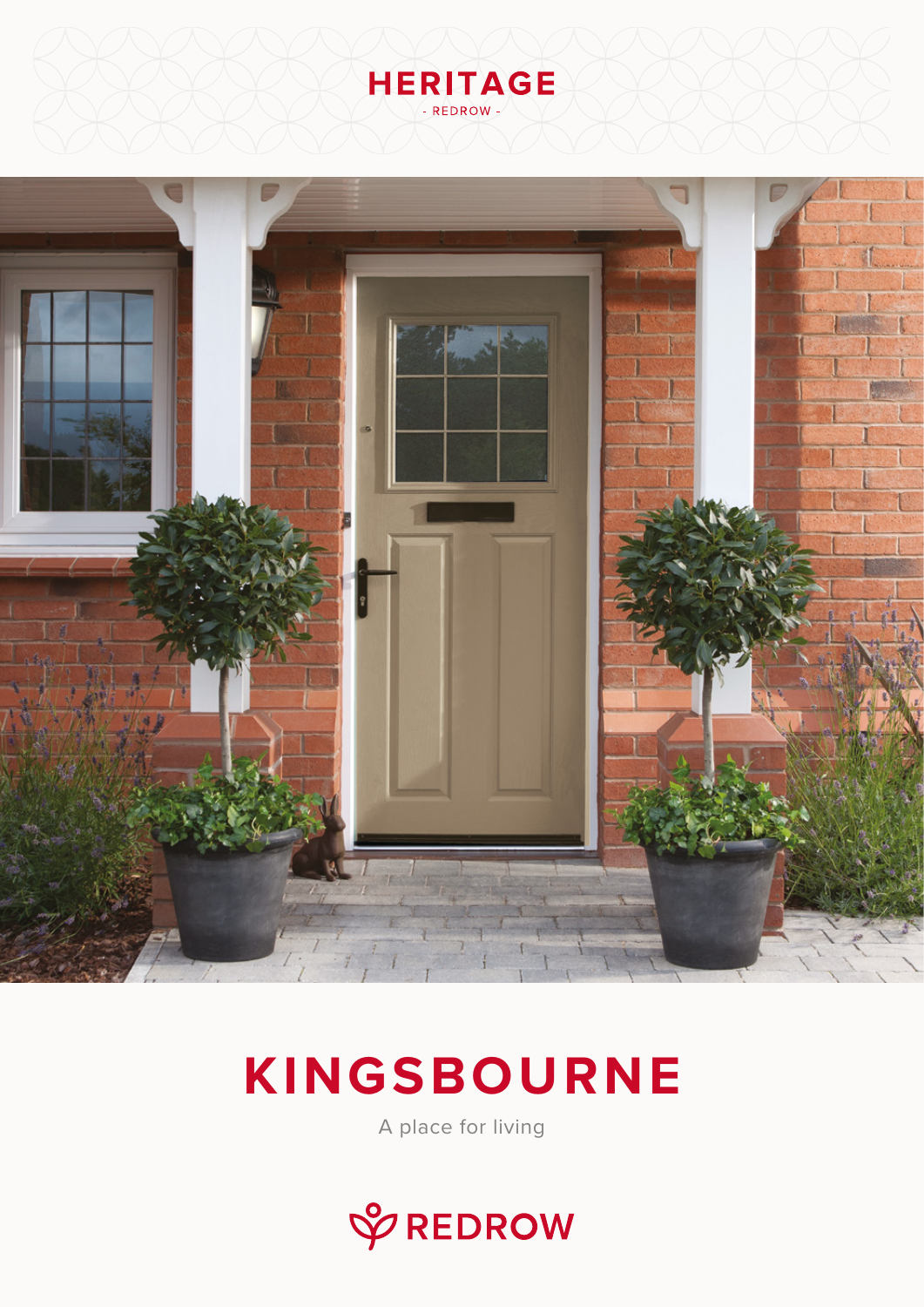Presenting an exciting new development in the heart of Nantwich, Kingsbourne gives you the chance to be one of the first residents of this well-planned development. Within walking distance of the town centre and with a selection of 'good' and 'outstanding' schools nearby, Kingsbourne has something for everyone, set against the beautiful backdrop of rolling Cheshire countryside.



At Redrow we work hard to contribute to the existing facilities and create new ones, to dovetail our development into the local community.

**Below are some of the community benefits installed at Kingsbourne…**

- Public Green Space and Children's Play Area
- Allotments
- Cycleways and Footpaths
- Riverside Walk
- Local Shops

With the town centre just a short distance away, travel will never be an issue at Kingsbourne, whether you travel by bus, car or foot. For commuters, Nantwich Station offers direct services to Manchester in under an hour and links to Crewe on the West Coast Mainline in just ten minutes. There, you can also find services to London in just under two hours, Chester in 21 minutes and Liverpool in as little as 37 minutes. Those who prefer road can join the M6 at Junction 16 for journeys to Nantwich, located just 9 miles away, whilst Crewe is just 6 miles away, Stoke-on-Trent 18 miles away and Chester 20 miles away.

## **WE PUT MORE IN, SO YOU CAN GET MORE OUT.**

### **SPEND LESS TIME TRAVELLING**

### **SPEND MORE TIME TOGETHER**

There's plenty to keep you occupied all year round in Nantwich, from the Jazz and Blues festival during Easter to the Food Festival in September. Nantwich also hosts the UK's largest cheese show, which makes for a great way to spend a weekend.

As you would expect in a historic Cheshire town, many of the best places to eat are traditional inns. The Olde Barbridge Inn tops the list on TripAdvisor, with The Thatch Inn, The Crown, The Swan and The Dusty Miller all highly recommended as well.

Shopping in Nantwich's stunning black and white streets is a pleasure in itself, with many of your favourite high street names housed within the town's elegant buildings. For more of a modern shopping experience, head to Crewe for The Market Shopping Centre and the Victoria Centre, or Intu Potteries shopping mall in Stoke-on-Trent.

Nantwich has held a traditional market for centuries in the historic, half-timbered town centre, where you can still find a range of stalls every Tuesday, Thursday and Saturday. The town also hosts a range of specialist markets, including vintage markets, farmers markets and much more.

## **ENJOY A HEALTHY LIFE**

Whether you prefer to work up a sweat, explore beautiful countryside or take part in sport, there are plenty of ways to enjoy an active lifestyle at Kingsbourne. Step back in time at the Jacobean Dorfold Hall, with its magnificent grounds, or take a stroll along the serene Shropshire Union Canal. For sports, why not try a round at Reaseheath College Golf Club? Or complete a few laps at Nantwich Swimming Pool?

For GPs, you'll find three practices located in Church View Primary Care Centre in Nantwich, which include Nantwich Health Centre (01270 610181), Tudor Surgery (01270 610686) and Kiltearn Medical Centre (01270 610200). For dentistry, contact Riverside Dental Practice (CW5 5ED, call 01270 627544).

### **EDUCATION**

Although there are plans for new education facilities as part of the overall scheme, Kingsbourne is already incredibly well-placed for schools. Both within 1.5 miles of the development, Mill Fields Primary is rated 'good with outstanding features' by Ofsted, while Acton Church



of England Primary is rated 'outstanding'. Older pupils will also find their journey to school conveniently short, with the consistently 'good' Malbank High School and Sixth Form nearby.

**NOT JUST A PLACE TO LIVE, BUT A PLACE FOR LIVING**

# **KINGSBOURNE, NANTWICH**